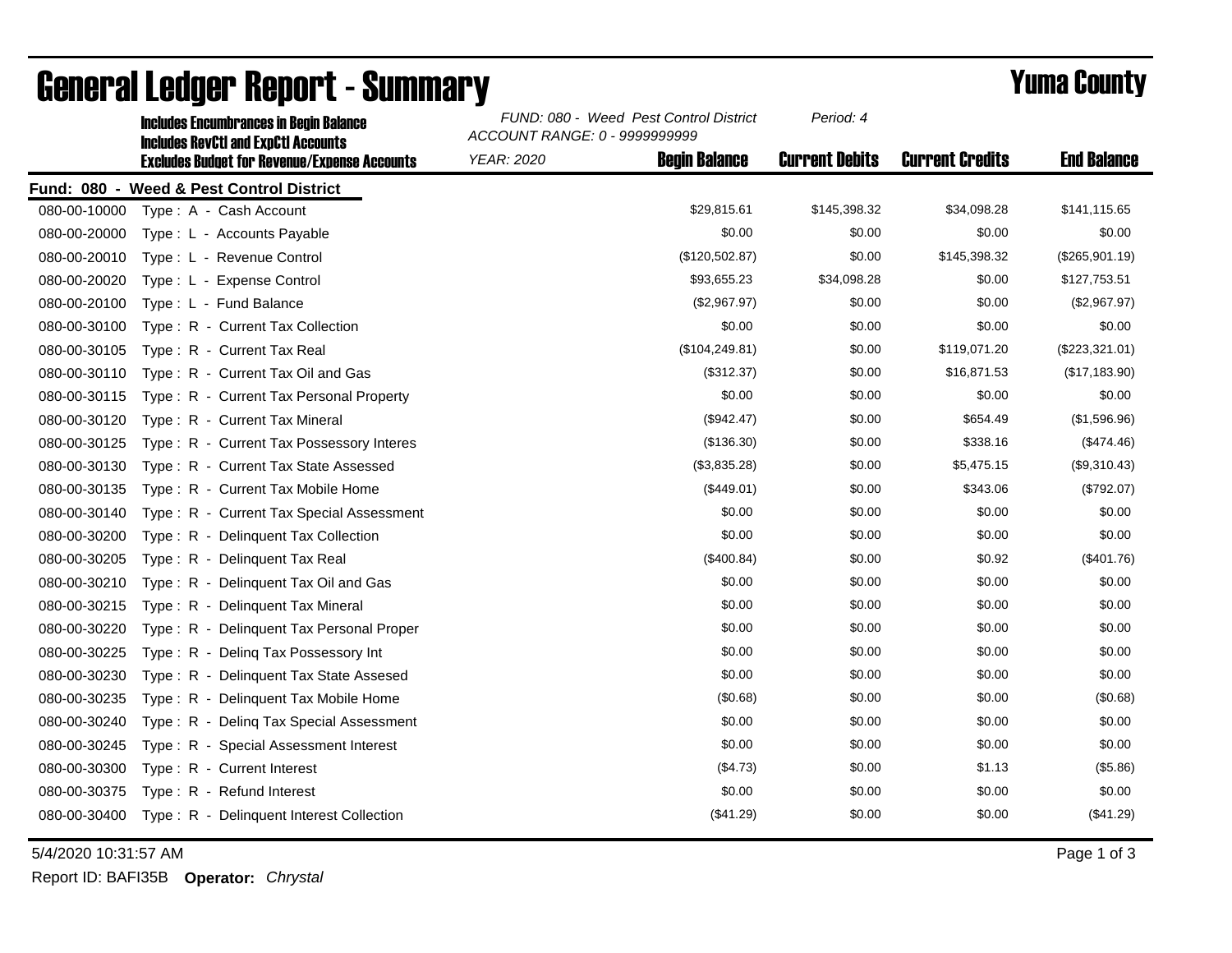|              | Includes Encumbrances in Begin Balance<br>Includes RevCtI and ExpCtI Accounts<br>Excludes Budget for Revenue/Expense Accounts |                                          | FUND: 080 - Weed Pest Control District<br>ACCOUNT RANGE: 0 - 9999999999 |                             |                        |                                  |                 |
|--------------|-------------------------------------------------------------------------------------------------------------------------------|------------------------------------------|-------------------------------------------------------------------------|-----------------------------|------------------------|----------------------------------|-----------------|
|              |                                                                                                                               | <i>YEAR: 2020</i>                        | <b>Begin Balance</b>                                                    | <b>Current Debits</b>       | <b>Current Credits</b> | <b>End Balance</b>               |                 |
|              |                                                                                                                               | Fund: 080 - Weed & Pest Control District |                                                                         |                             |                        |                                  |                 |
| 080-00-30500 |                                                                                                                               | Type: R - Miscellaneous Collections      |                                                                         | \$0.00                      | \$0.00                 | \$0.00                           | \$0.00          |
| 080-00-31305 |                                                                                                                               | Type: R - Wildlife Impact Assistance     |                                                                         | \$0.00                      | \$0.00                 | \$0.00                           | \$0.00          |
| 080-00-31310 |                                                                                                                               | Type: R - DOI-PILT PAYMENT               |                                                                         | \$0.00                      | \$0.00                 | \$0.00                           | \$0.00          |
| 080-00-32100 |                                                                                                                               | Type: $R -$ Transfers In                 |                                                                         | \$0.00                      | \$0.00                 | \$0.00                           | \$0.00          |
| 080-00-33000 |                                                                                                                               | Type: R - Auto Tax B Collection          |                                                                         | (\$7,847.02)                | \$0.00                 | \$1,836.64                       | (\$9,683.66)    |
| 080-00-33100 |                                                                                                                               | Type: $R -$ Auto Tax A & F Collection    |                                                                         | (\$2,283.07)                | \$0.00                 | \$806.04                         | (\$3,089.11)    |
| 080-00-33407 | Type: R - PCAC                                                                                                                |                                          |                                                                         | \$0.00                      | \$0.00                 | \$0.00                           | \$0.00          |
| 080-00-49100 |                                                                                                                               | Type $: X - T$ reasurer Fees             |                                                                         | \$3,311.17                  | \$4,282.67             | \$0.00                           | \$7,593.84      |
| 080-00-49401 |                                                                                                                               | Type: X - Transfer Out                   |                                                                         | \$0.00                      | \$0.00                 | \$0.00                           | \$0.00          |
| 080-00-49500 |                                                                                                                               | Type: X - Checks Written / ACH Transfer  |                                                                         | \$90,344.06                 | \$29,815.61            | \$0.00                           | \$120,159.67    |
|              |                                                                                                                               |                                          | Fund: 080 - Weed & Pest Control District                                | (\$26,847.64)<br>Totals :   | \$213,594.88           | \$324,894.92                     | (\$138, 147.68) |
|              |                                                                                                                               | <b>Total Fund Revenues:</b>              | \$145,398.32                                                            | <b>Total Fund Expenses:</b> | \$34,098.28            | <b>Net Revenue Over Expense:</b> | \$111,300.04    |

## General Ledger Report - Summary **Example 2018** Yuma County